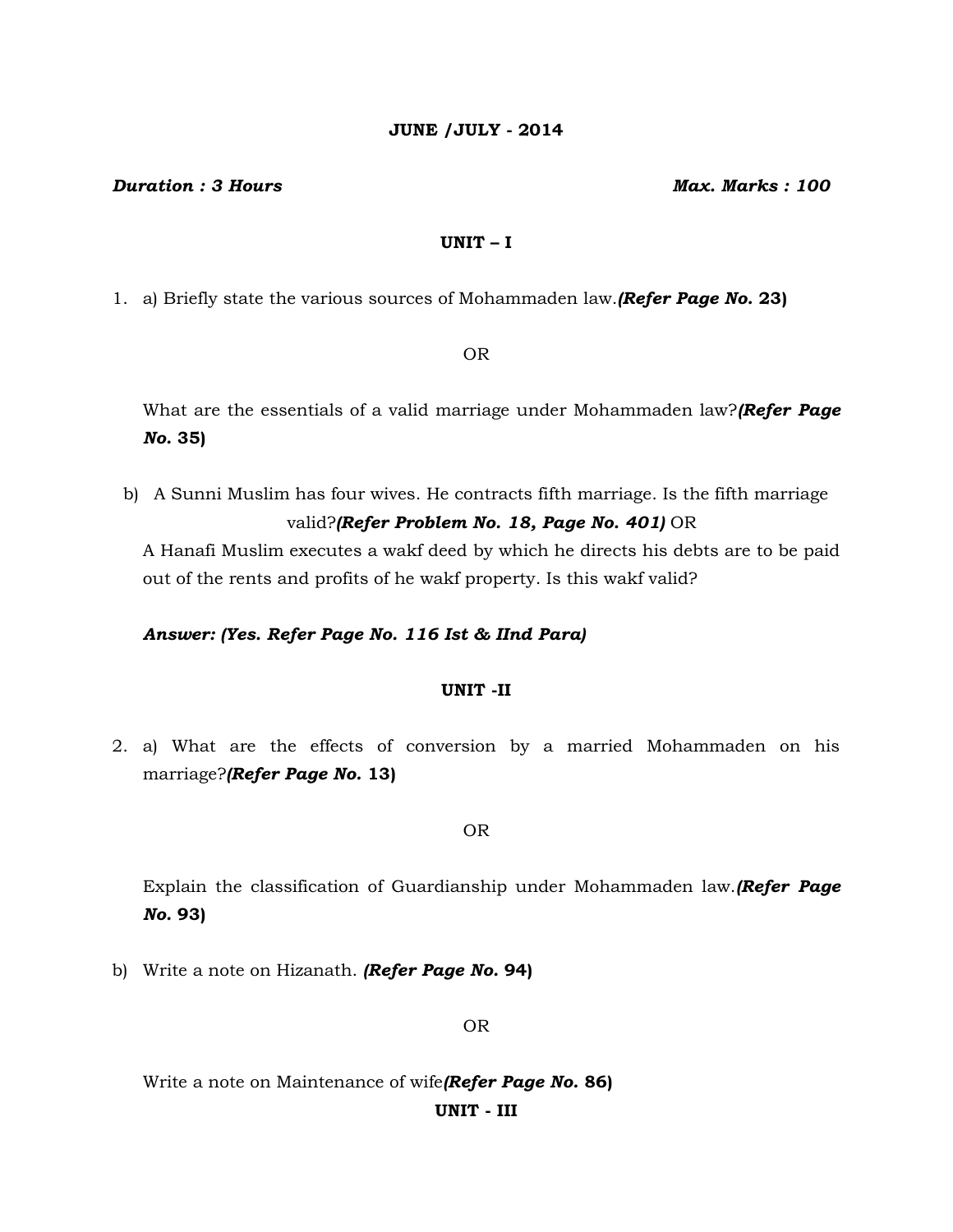3. a) Explain the different forms of Talak.*(Refer Page No.* **58)**

OR

 Explain the grounds for dissolution of marriage under Divorce Act, 1869.*(Refer Page No.* **58)**

b) Write a note on Zihar.*(Refer Page No.* **61)**

OR

Write a note on Restitution of Conjugal Rights.*(Refer Page No.* **298)**

# **UNIT-IV**

4. a) Define will under Mohammaden law. State the limits of testamentary power of a Mohammaden. *(Refer Page No.* **150)**

#### OR

What are the powers and duties of executor under Indian Succession Act, 1925?*(Refer Page No.* **264)**

b) A Mohammadian dies leaving behind his father, mother and son. Assign their shares.*(Refer Problem No. 71, Page No. 450)*

OR

A having domicile in India, dies in France leaving movable property in France, England and both

movable and immovable properties in India. State the law by which succession of his properties is requlated?*(Refer Problem No. 91, Page No. 475)*

#### **UNIT- V**

5. a) Define privileged will. State the rules for executing the privileged will.*(Refer Page No.* **217)**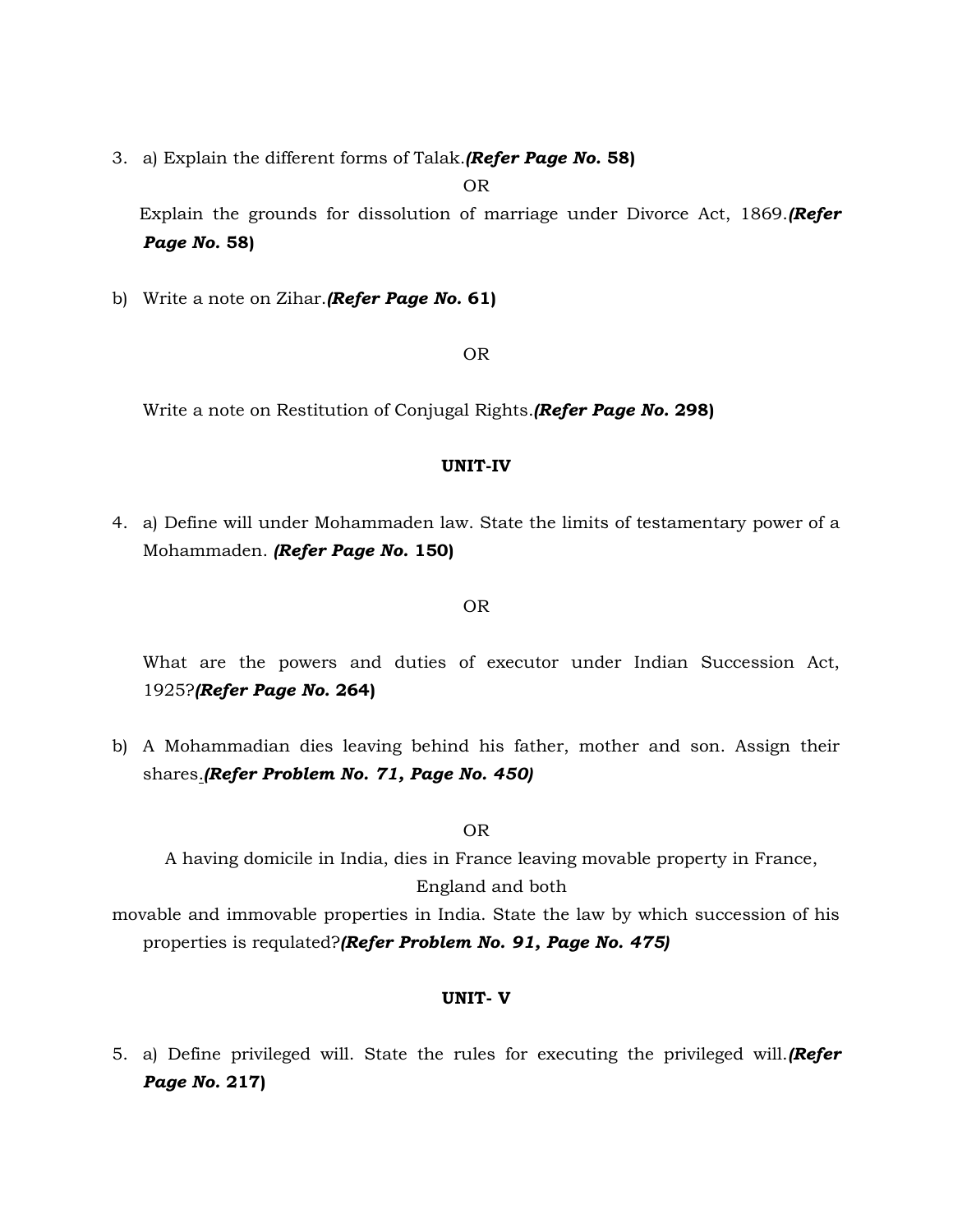OR

Who is curator? What are his powers?*(Refer Page No.* **263)**

b) A testator draws a line across his will and writes on the back of it. This will is revoked. Does it amounts to revocation? *(Ans: Yes. Refer Page No.* **221)**

#### OR

A bequeaths Rs. 5000/- to the eldest son of B. At the date of death of the testator. B has no son. Decide the validity of the bequest.*(Refer Problem No. 97, Page No. 479)*

# \*\*\*

### **DECEMBER - 2014**

- **1. Answer Q. No. 9 and any five of the remaining questions.**
- **2. Q. No. 9 carries 20 marks and the remaining questions carry 16 marks each.**
- **3. Answers should be written either in English or Kannada completely.**
	- 1. Explain different sources of Mohammaden Law. **(Refer page no.)**
	- 2. Explain the legal impediments of a muslim marriage. **(Refer page no.)**
	- 3. Mention the types of guardians. What are his powers and functions? When a guardian appointed by the court to be removed? **(Refer page no.)**
	- 4. Discuss the powers and functions of the executor. **(Refer page no.)**
	- 5. Explain the grounds for divorce under the Indian Divorce Act, 1869. **(Refer page no.)**
	- 6. Define will. What are its kinds? How a privileged Will shall be executed? **(Refer page no.)**
	- 7. What is family court under the Family Court Act, 1984? Enumerate the matters exclusively provided within the jurisdiction of family courts. **(Refer page no.)**